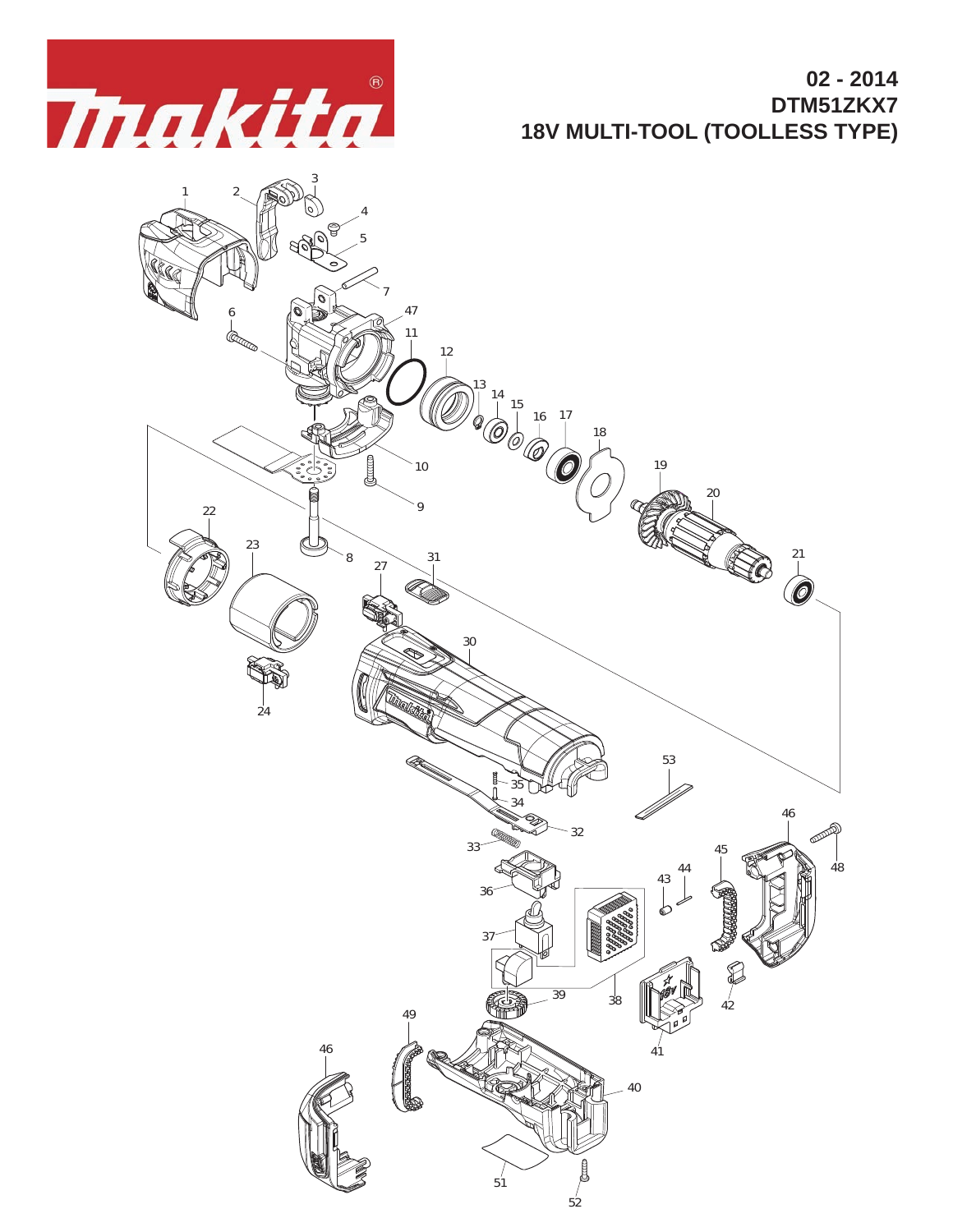| Item No Type          | Sub  | Part No  | <b>Description</b>            | Qty            | Unit |
|-----------------------|------|----------|-------------------------------|----------------|------|
| 001                   |      | 455272-6 | UPPER HEAD COVER              | 1              | PC.  |
| 002                   |      | 319059-9 | <b>LEVER</b>                  | 1              | PC.  |
| 003                   |      | 313268-2 | <b>TURN BLOCK</b>             | 1              | PC.  |
| 004                   |      | 911102-6 | PAN HEAD SCREW M4X6           | 1              | PC.  |
| 005                   |      | 232282-8 | <b>LEAF SPRING</b>            | 1              | PC.  |
| 006                   |      | 266424-2 | <b>TAPPING SCREW 4X20</b>     | $\overline{4}$ | PC.  |
| 007                   |      | 268306-4 | PIN <sub>5</sub>              | 1              | PC.  |
| 008<br>2              |      | 327177-9 | <b>HOLDER BOLT</b>            | 1              | PC.  |
| 009                   |      | 266424-2 | <b>TAPPING SCREW 4X20</b>     | $\overline{2}$ | PC.  |
| 010                   |      | 454635-3 | LOWER HEAD COVER              | 1              | PC.  |
| 011                   |      | 213343-3 | O RING 35                     | 1              | PC.  |
| 012                   |      | 326347-7 | <b>BEARING BOX</b>            | 1              | PC.  |
| 013                   |      | 961003-8 | <b>RETAINING RING S-7</b>     | $\mathbf{1}$   | PC.  |
| 014<br>2              |      | 210164-4 | * SPHERE BEARING 706          | 1              | PC.  |
| 015                   |      | 253133-2 | <b>FLAT WASHER 7</b>          | 1              | PC.  |
| 016                   |      | 313245-4 | <b>BALANCER</b>               | 1              | PC.  |
| 017                   |      | 211092-6 | <b>BALL BEARING 629DDW</b>    | 1              | PC.  |
| 018                   |      | 285857-2 | <b>BEARING RETAINNER</b>      | 1              | PC.  |
| 019                   |      | 240140-4 | <b>FAN 46</b>                 | 1              | PC.  |
| 020                   |      | 519338-7 | <b>ARMATURE ASS'Y 18V</b>     | $\mathbf{1}$   | PC.  |
|                       | INC. |          | Item No. 19, 21               |                |      |
| 021                   |      | 210023-2 | <b>BALL BEARING 627DDW</b>    | 1              | PC.  |
| 022                   |      | 455017-2 | <b>BUFFLE PLATE</b>           | 1              | PC.  |
| 023                   |      | 632B69-4 | YOKE UNIT                     | 1              | PC.  |
| 024                   |      | 632B88-0 | <b>BRUSH HOLDER COMPLETE</b>  | 1              | PC.  |
| 027                   |      | 632B89-8 | <b>BRUSH HOLDER COMPLETE</b>  | 1              | PC.  |
| 030                   |      | 455013-0 | <b>MOTOR HOUSING</b>          | $\mathbf{1}$   | PC.  |
| 031                   |      | 455016-4 | <b>SWITCH KNOB</b>            | 1              | PC.  |
| 032                   |      | 455015-6 | <b>SWITCH LEVER</b>           | 1              | PC.  |
| 033                   |      | 234263-8 | <b>COMPRESSION SPRING 5</b>   | 1              | PC.  |
| 034                   |      | 255058-6 | RIVET <sub>2</sub>            | 1              | PC.  |
| 035                   |      | 233002-3 | <b>COMPRESSION SPRING 3</b>   | 1              | PC.  |
| 036                   |      | 455018-0 | <b>SWITCH CASE</b>            | 1              | PC.  |
| 037                   |      | 651423-1 | <b>SWITCH</b>                 | 1              | PC.  |
| 038                   |      | 620270-1 | <b>CONTROLLER</b>             | 1              | PC.  |
| 039                   |      | 271617-8 | DIAL 28                       | 1              | PC.  |
| 040                   |      | 142617-4 | HANDLE COVER COMPLETE         | 1              | PC.  |
|                       | INC. | 263005-3 | <b>RUBBER PIN 6</b>           | 3              | PC.  |
|                       | INC. | 803L22-9 | <b>CAUTION LABEL</b>          | 1              | PC.  |
| 041                   |      | 643852-2 | <b>TERMINAL</b>               | 1              | PC.  |
| 042                   |      | 424476-1 | <b>CUSHION</b>                | 1              | PC.  |
| 043                   |      | 263036-2 | <b>RUBBER PIN 5</b>           | 1              | PC.  |
| 044                   |      | 268184-2 | <b>PIN 1.5</b>                | 1              | PC.  |
| 045                   |      | 424473-7 | <b>CUSHION RUBBER</b>         | 1              | PC.  |
| 046                   |      | 187848-8 | <b>BATTERY HOUSING SET</b>    | 1              | SET  |
|                       | INC. | 263005-3 | <b>RUBBER PIN 6</b>           | $\overline{c}$ | PC.  |
| 047<br>$\overline{2}$ |      | 143250-5 | <b>CRANK HOUSING COMPLETE</b> | 1              | PC.  |
| 048                   |      | 266424-2 | TAPPING SCREW 4X20            | $\overline{c}$ | PC.  |
| 049                   |      | 424473-7 | <b>CUSHION RUBBER</b>         | $\mathbf{1}$   | PC.  |
| 051                   |      | 815M50-8 | NAME PLATE F/DTM51            | 1              | PC.  |
| 052                   |      | 266429-2 | TAPPING SCREW 3X16            | 4              | PC.  |
|                       |      |          |                               |                |      |